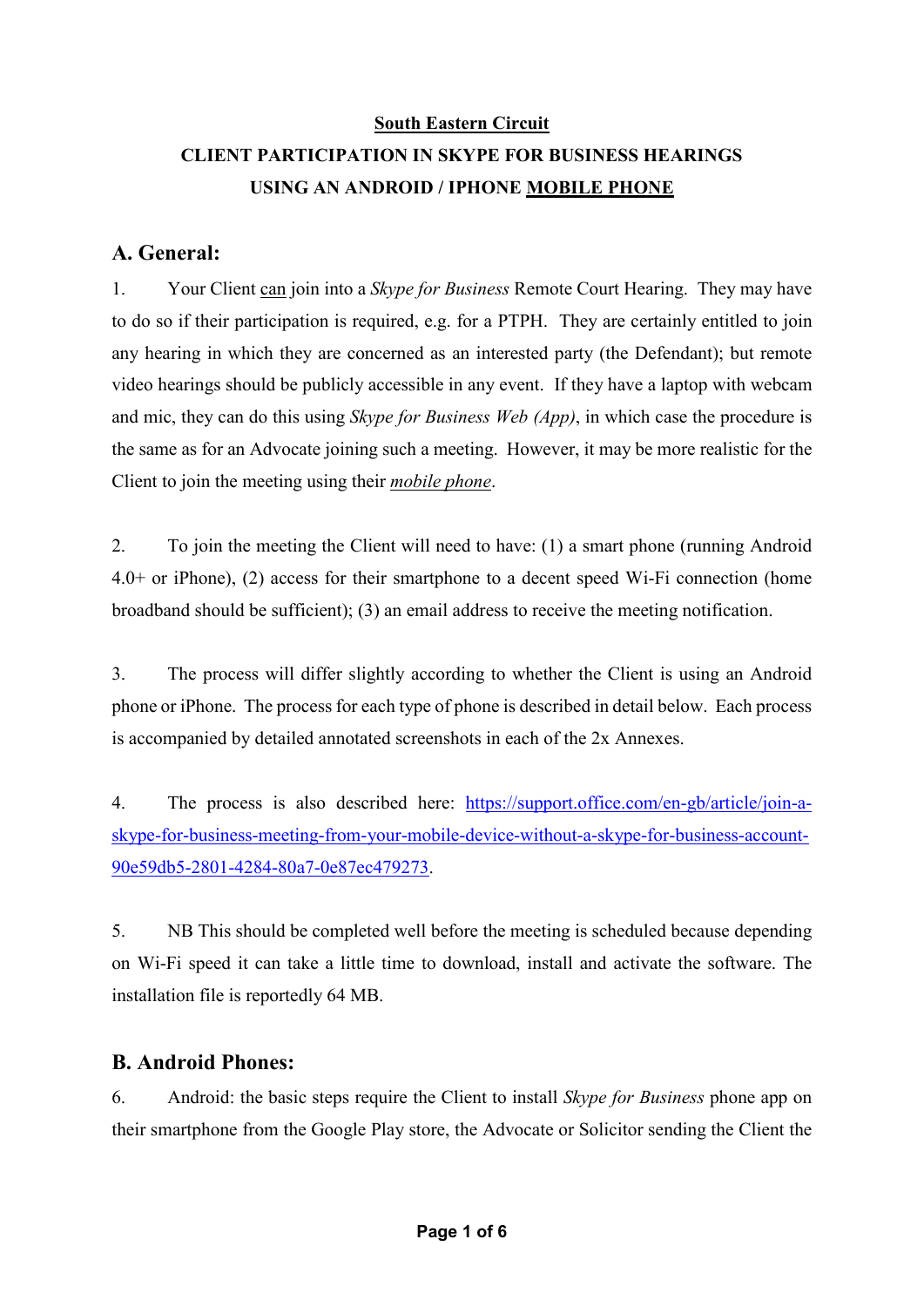*Skype for Business* meeting link via email, and the Client then using the link in this email on their smartphone to get the *Skype for Business* app on their phone to connect to the meeting.

### **a. Install the** *Skype for Business* **Phone App [Screenshots Annex 1, A1 etc.]:**

- 7. Basic Steps:
- (a) **Step 1**: navigate to the *Google Play Store* and enter "*Skype for Business*" in the *Search for apps & games* box at the top of the screen [A1].
- (b) **Step 2**: you should land on a screen which has *Skype for Business for Android / Microsoft Organisation* as the installation option. Press *Install* [A2].
- (c) **Step 3**: you should land on a screen which has *Skype for Business for Android / Microsoft Organisation* at the top of the screen with *Installed* written underneath. Now press *Open* [A3].
- (d) **Step 4**: the *Skype for Business for Android App* should then open. You will see a screen informing you that you are going to be asked for various permissions [A4]. Press  $\rightarrow$ .
- (e) **Step 5.1-5**: you will then be presented with a series of screens whereby Android asks you for permissions to allow *Skype for Business* to: (1) access photos, media and files, (2) make and manage phone calls, (3) record audio, (4) take pictures and record video, and (5) access your contacts [A5.1-5.5]. Press *ALLOW* on each of these screens.
- (f) **Step 6**: you will then be presented with a screen outlining Microsoft Terms of use [A6]. Press *ACCEPT*.
- (g) **Step 7**: you will then be presented with a screen welcoming you to *Skype for Business* [A7]. It will warn you that you will need to have a *Skype for Business* account already installed to use this app - *ignore* this - it is not actually correct. For information, the Phone App can be used by those who have paid for a *Skype for Business* licence in order to mirror functionality on their laptop / computer and will have a login. However, you do not need to have a *Skype for Business* licence in order to use the *Skype for Business* phone App. Press  $\rightarrow$ .
- (h) **Step 8**: you will then be presented with a screen in which you are involved to enter your Organization sign-in address [A8]. If you do not have a *Skype for Business* account **DO NOT** attempt to sign-in. Instead press your phone hotkey for return to your phone home screen.
- (j) **Step 9**: you should find that you now have a *Skype for Business* icon on one of your phone screens [A9].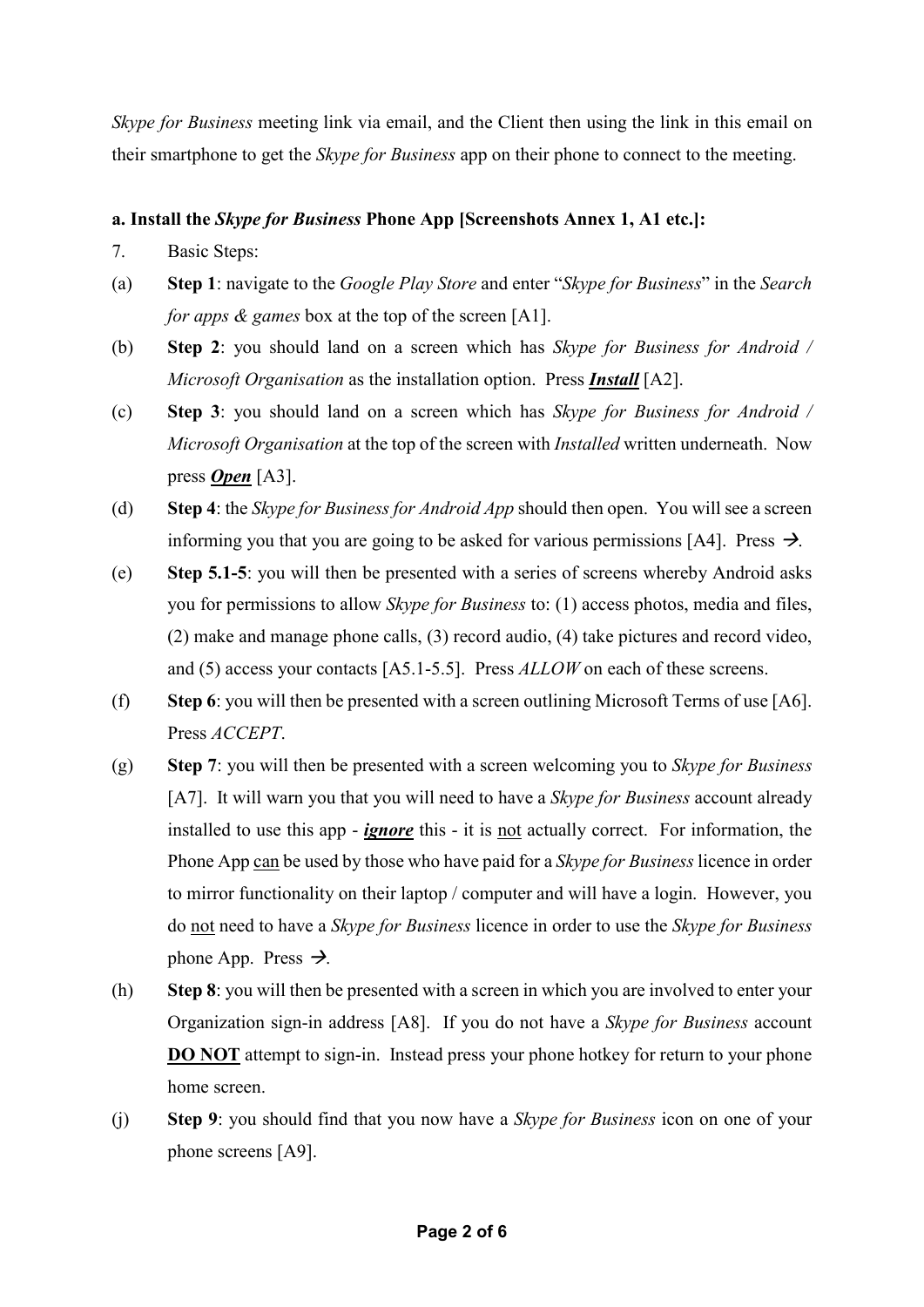#### **b. Joining a Meeting [Screenshots Annex 1, B1 etc.]:**

- 8. The details steps are as follows:-
- (a) **Step 1**: the Advocate or Solicitor will send an email to the Client in advance of the meeting. The Advocate or Solicitor will need to copy and paste into the body of the email the **Join Online Meeting** link from the Outlook Scheduled Meeting Invitation received from the Judge / Court. NB the Advocate or Solicitor should not attempt to forward from Outlook the *Skype for Business* Scheduled Meeting invitation directly to the Client - this may well not work because there are permission issues which prevent someone who is not the meeting organiser from doing this.
- (b) **Step 2**: the Client then needs to access this email on their smartphone.
- (c) **Step 3**: the Client should then click on the **Join Online Meeting** link in the email.
- (d) **Step 4**: for a couple of seconds the Client will see their smartphone's default browser open using this link but with a blank screen.
- (e) **Step 5**: the Client should then see the *Skype for Business* App initialise on their phone, and open into the welcome screen [B1]. Do not press *Sign in*. Instead press *Join as Guest*.
- (f) **Step 6**: the Client should then see a screen in which the *Skype for Business* App asks them to *Enter your Name*; simultaneously the keyboard should automatically initiate on the screen [B2]. NB this is not a username or login, simply a text input to label their video feed for when they join the video meeting. If they have previously entered a name in this type of screen they may also be presented with name options in a dropdown format. Enter their own name, and press  $\rightarrow$ .
- (g) **Step 7**: the Client should then see the Skype symbol and a banner indicating that the phone is *connecting* to the meeting [B3].
- (h) **Step 8**: the Client should then see the black Skype video meeting screen indicating that they are now connected to the meeting [B4]. However, at this stage they will see that the video camera button is white indicating their phone camera is not yet providing a video feed to the meeting, and that the blue microphone symbol has a diagonal line through it indicating that the microphone is muted.
- (i) **Step 9**: the Client then needs to do two things: (1) press the white video camera button to enable their video feed - the video camera button should then turn blue and the own video feed should then appear on screen [B5], and (2) press the blue microphone symbol to unmute their microphone - the microphone symbol should become a plain microphone symbol [B6].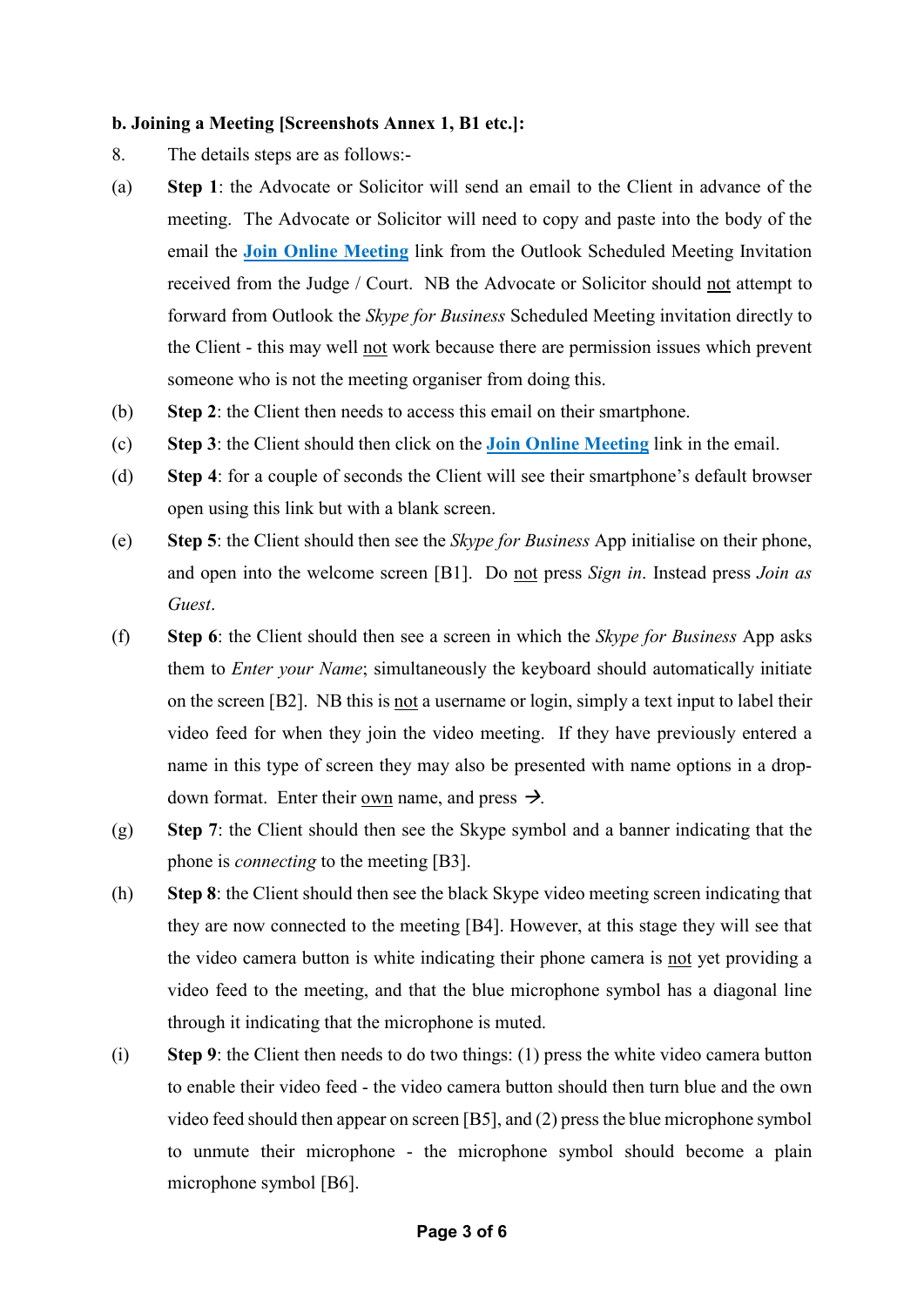(j) **Step 10**: at the end of the meeting the Client should press the Red phone button in order to hang-up from the meeting.

### **C. iPhone:**

9. General: the basic steps require the Client to install *Skype for Business* phone app on their smartphone from the App Store, the Advocate or Solicitor sending the Client the *Skype for Business* meeting link via email, and the Client then using the link in this email on their iPhone to get the *Skype for Business* app to connect to the meeting.

### **a. Install the** *Skype for Business* **iPhone app [Screenshots Annex 2, A1 etc.]:**

- 10. Basic Steps:
- (a) **Step 1**: navigate to the Apple *App Store* and enter "*Skype for Business*" in the *Search for apps & games* box at the top of the screen [A1].
- (b) **Step 2**: you should land on a screen which has *Skype for Business* as the installation option. Press *OPEN* [A2].
- (c) **Step 3**: you should land on a screen which requires you to enter your Apple ID in order to allow the phone to install the app [A3]. If your phone has *Touch ID* running this may require the authorised user to apply their fingerprint.
- (d) **Step 4.1 to 4.3**: the *Skype for Business App* should then open [A4]. You will then be presented with a series of screens whereby the App asks for permissions to allow *Skype for Business* to: (1) send notifications, (2) access your contacts, and (3) access the microphone [A4.1-4.3]. Press *ALLOW* or *OK* on each of these screens.
- (e) **Step 5**: you will then be presented with a screen in which you are involved to enter your Organization sign-in address [A5]. If you do not have a *Skype for Business* account **DO NOT** attempt to sign-in. Instead press your phone hotkey for return to your phone home screen.
- (j) **Step 6**: you should find that you now have a *Skype for Business* icon on one of your phone app screens [A6].

### **b. Joining a** *Skype for Business* **Meeting [Screenshots Annex 2, B1 etc.]:**

- 11. The details steps are as follows:-
- (a) **Step 1**: the Advocate or Solicitor will send an email to the Client in advance of the meeting. The Advocate or Solicitor will need to copy and paste into the body of the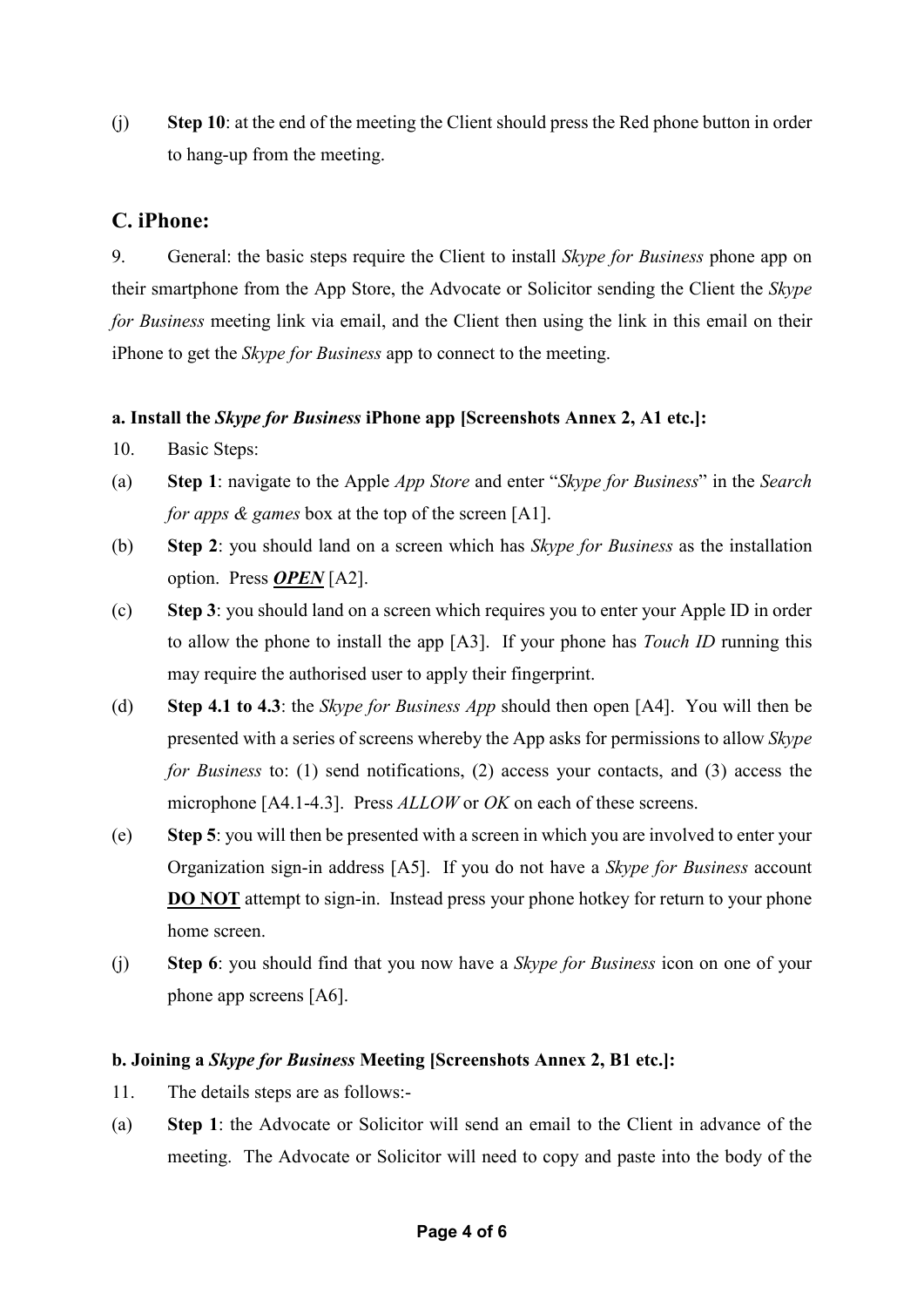email the **Join Online Meeting** link from the Outlook Scheduled Meeting Invitation received from the Judge / Court. NB the Advocate or Solicitor should not attempt to forward the *Skype for Business* Scheduled Meeting invitation directly from Outlook to the Client - this may well not work because there are permission issues which prevent someone who is not the meeting organiser from doing this.

- (b) **Step 2**: the Client then needs to access this email on their smartphone.
- (c) **Step 3**: the Client should then click on the **Join Online Meeting** link in the email.
- (d) **Step 4**: for a couple of seconds the Client will see their smartphone's default browser open using this link but with a blank screen.
- (e) **Step 5**: the Client should then see the *Skype for Business* App initialise on their phone, and open into the welcome screen [B1]. Do not press *Sign in*. Instead press *Join as Guest*.
- (f) **Step 6**: the Client should then see a screen in which the *Skype for Business* App asks them to *Enter your Name*; simultaneously the keyboard should automatically initiate on the screen [B2]. NB this is not a username or login, simply a text input to label their video feed for when they join the video meeting. If they have previously entered a name in this type of screen they may also be presented with name options in a dropdown format. Enter their own name, and press  $\rightarrow$ .
- (g) **Step 7**: the Client should then see the Skype symbol and a banner indicating that the phone is *connecting* to the meeting.
- (h) **Step 8**: the Client should then see the black Skype video meeting screen indicating that they are now connected to the meeting [B3]. However, at this stage they will see that the video camera button is white indicating their phone camera is not yet providing a video feed to the meeting, and that the blue microphone symbol has a diagonal line through it indicating that the microphone is muted.
- (i) **Step 9**: the Client then needs to do two things. (1) press the white video camera button to enable their video feed. This will bring up an access permission request for *Skype for Business* to have access to the Camera [B4]. Press *OK*. Once this is completed the video camera button should then turn blue and the own video feed should then appear on screen as an inset with the other participant(s) displayed in the main screen display [B5]. And secondly (2) press the blue microphone symbol to unmute their microphone - the microphone symbol should become a plain microphone button in white [see B6].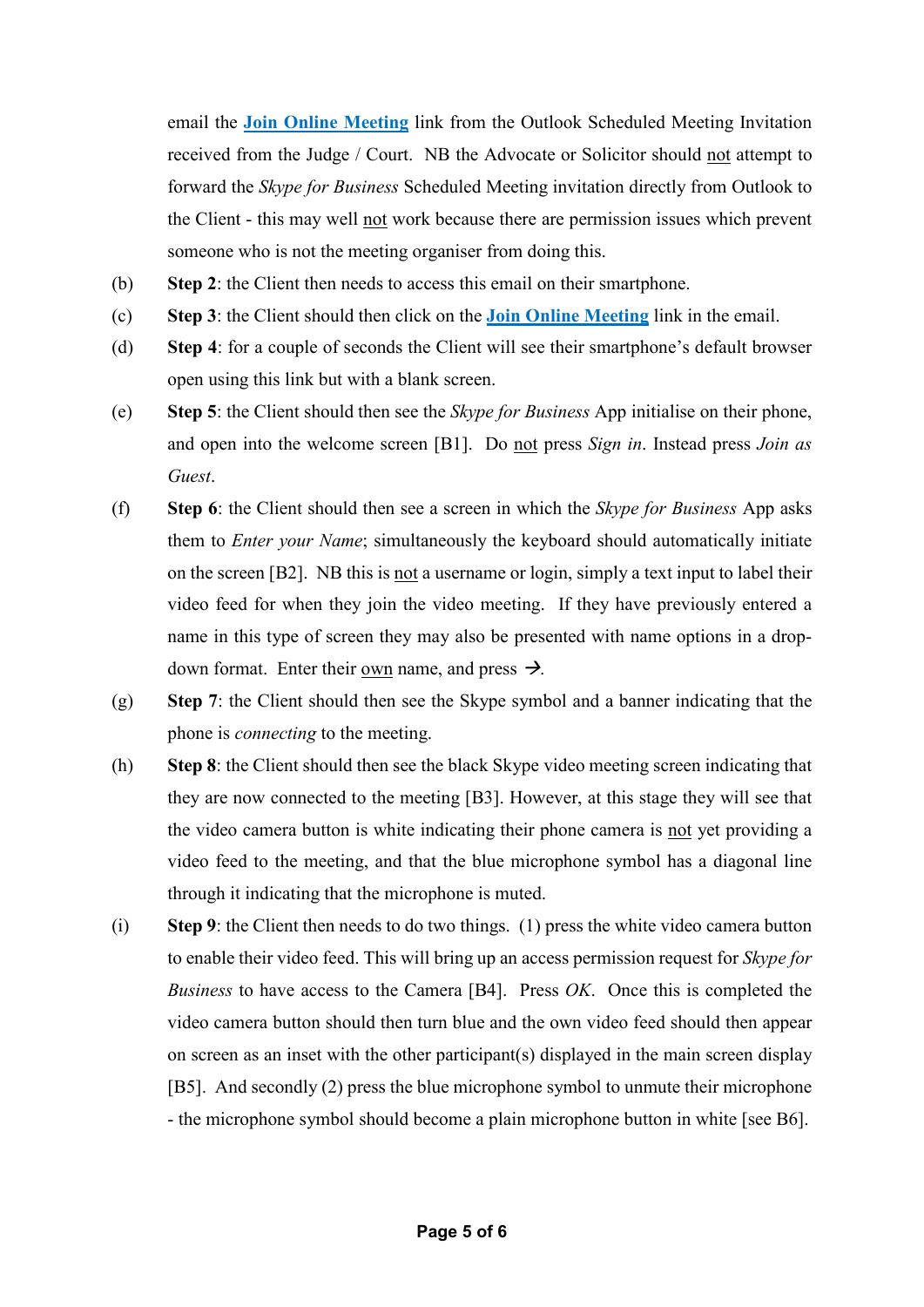- (j) **Step 10**: during the meeting the user can tap on the phone screen to display further options / information about the meeting [B6]. Pressing the \*\*\* button on screen will bring up extended options - press Cancel to return back to the video meeting.
- (j) **Step 11**: at the end of the meeting the Client should press the Red phone button in order to hang-up from the meeting.

### **Mark Seymour**

**08.04.20**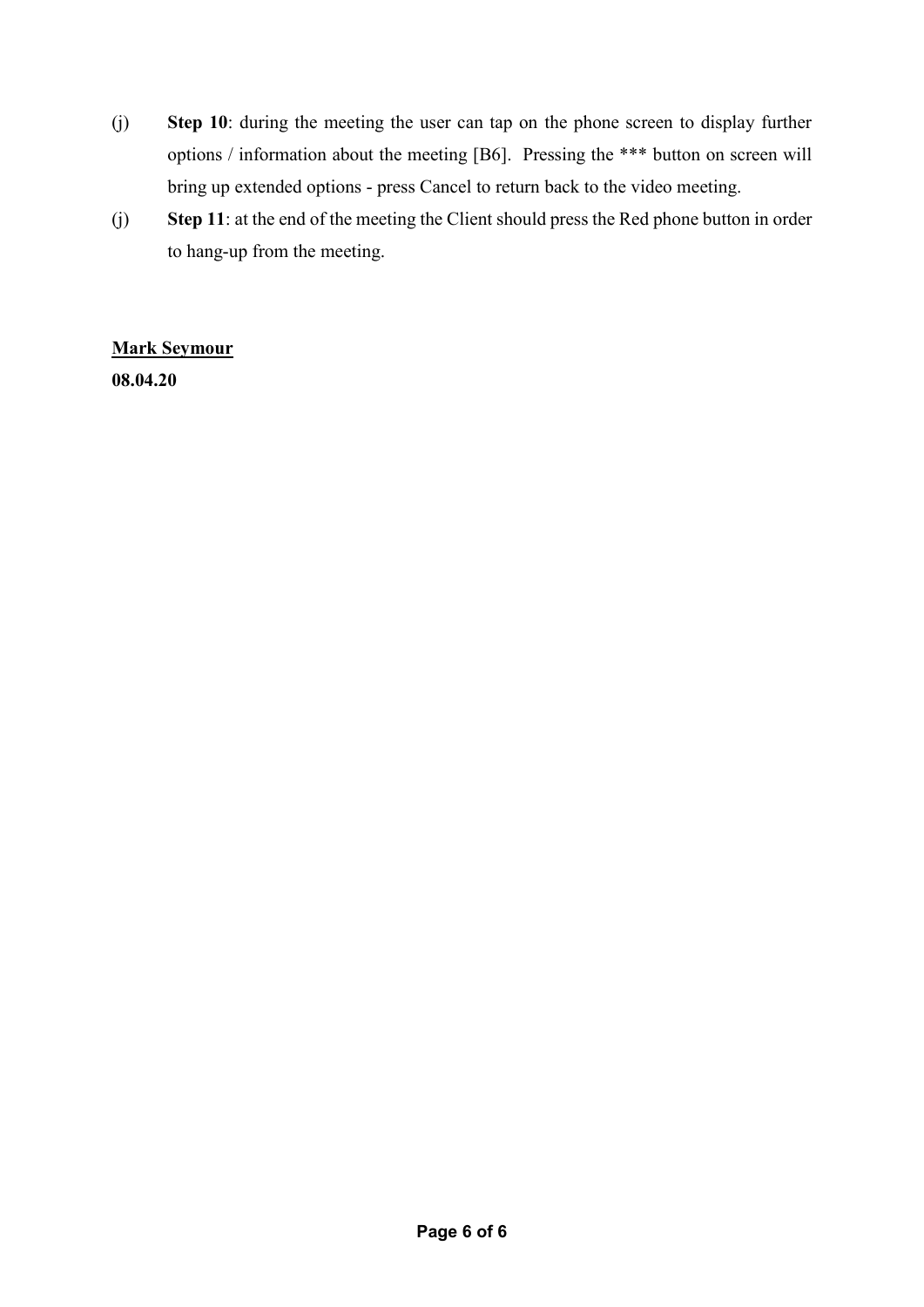# South Eastern Circuit

# Annex 1 Client Engagement in Skype for Business RCHsusing Android Mobile App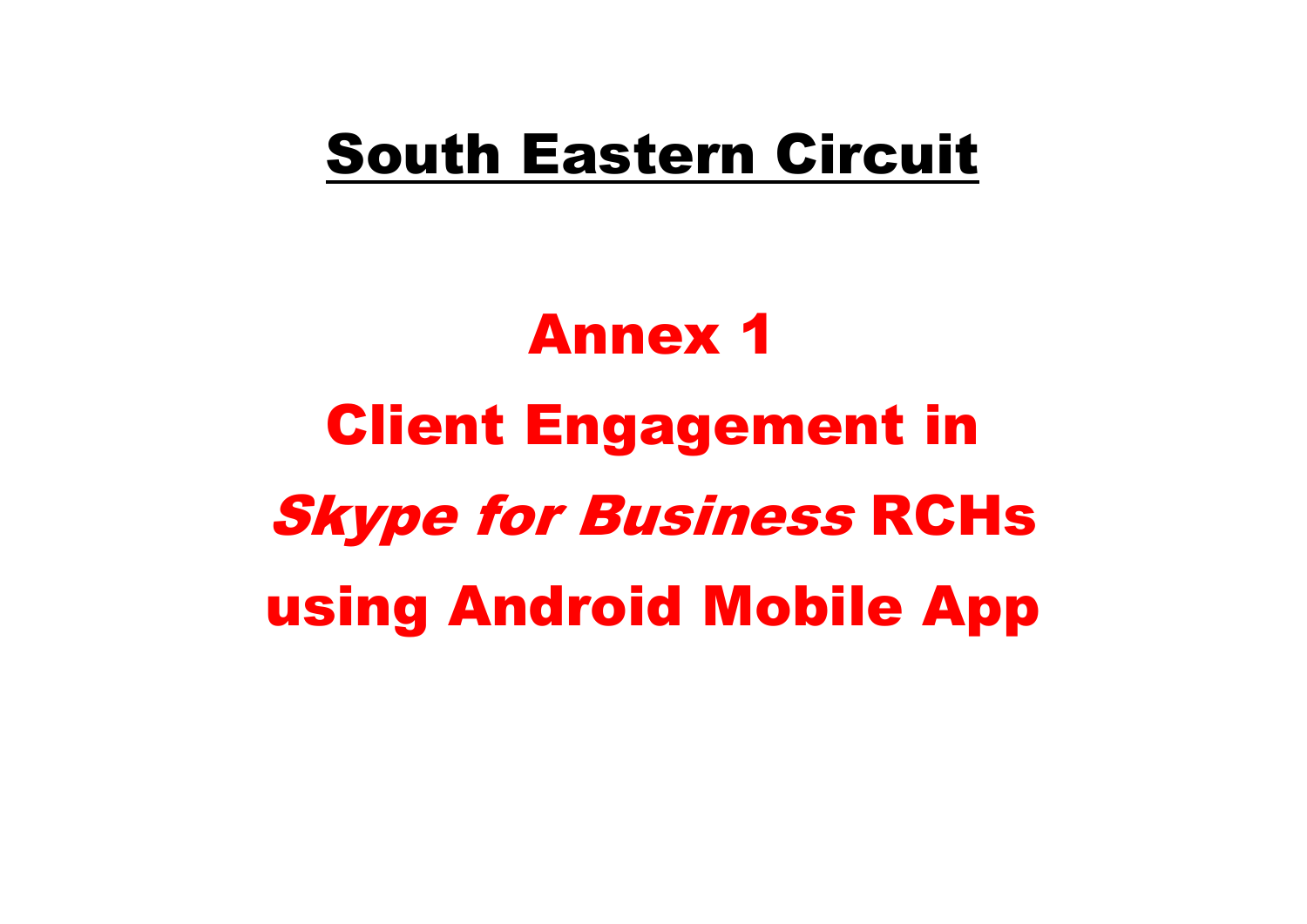

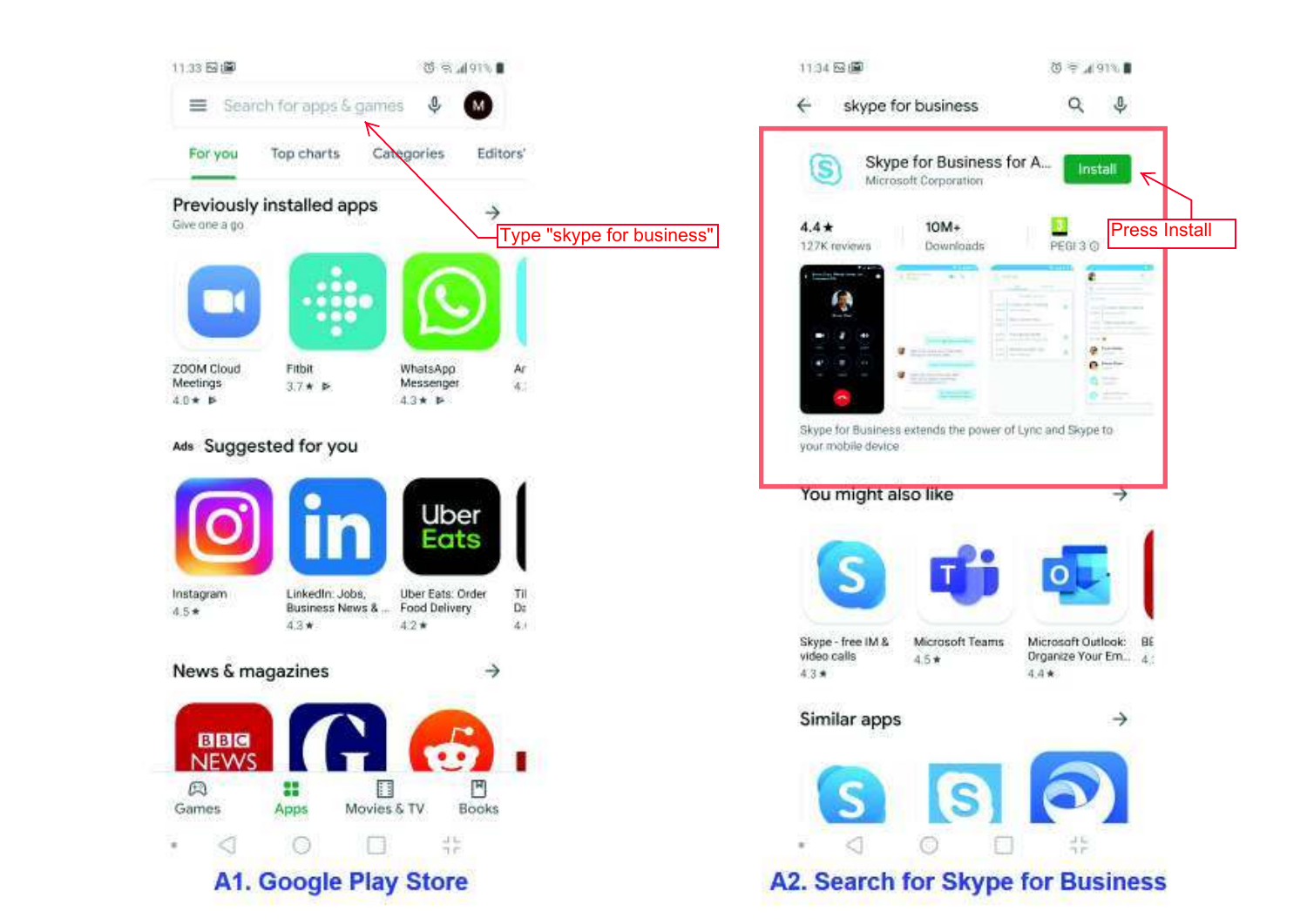

# Asking you for permissions New in Android 6.0 and higher Skype for Business built for Android 6.0 and higher will ask for permissions only when they are needed once you start using the app. If you want to review or change the permissions later, you can easily do that in app settings on your device. Press to proceed $rac{1}{1}$  $\circ$ ◁ ٠ **A4. Installed Skype for Bus**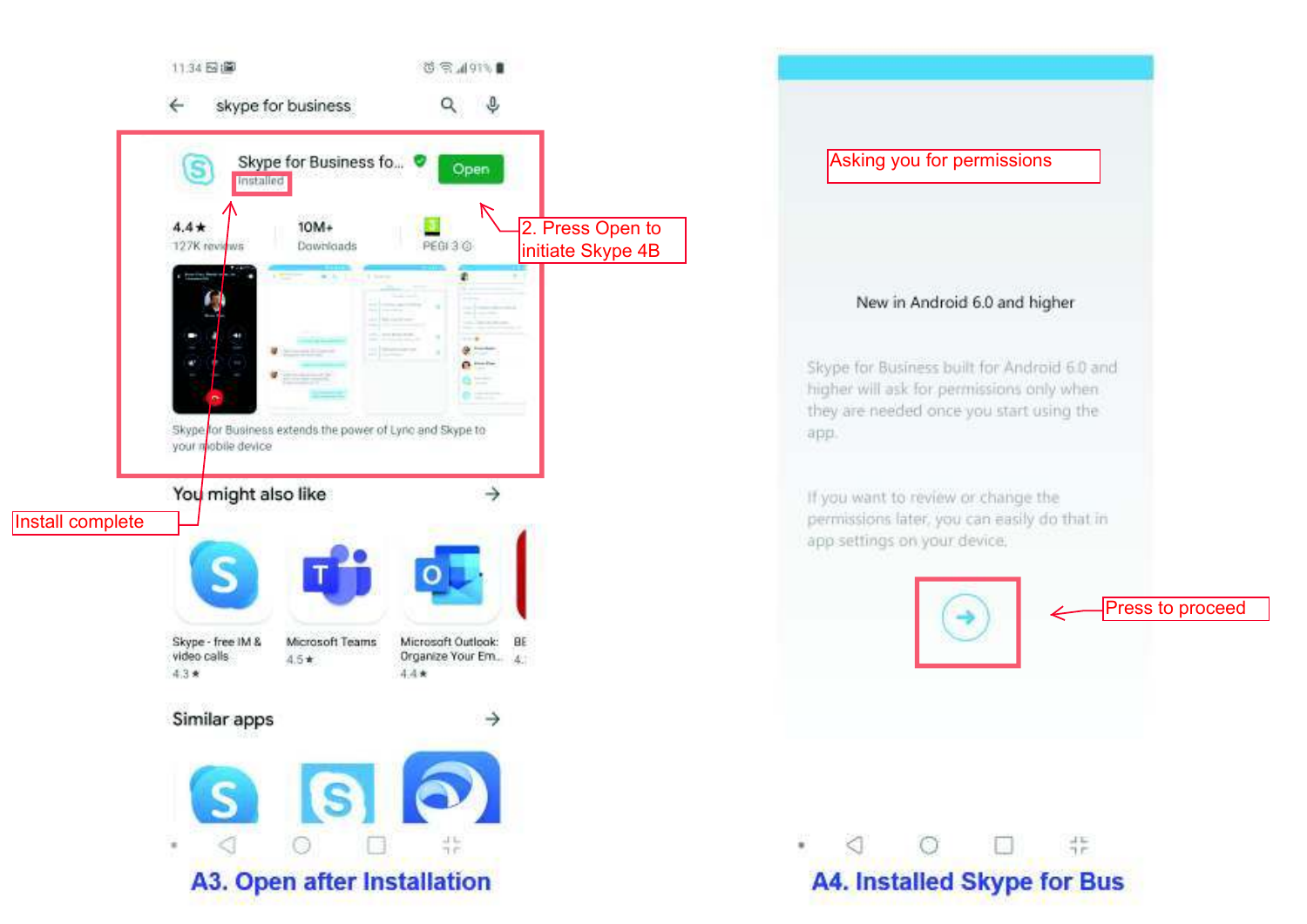

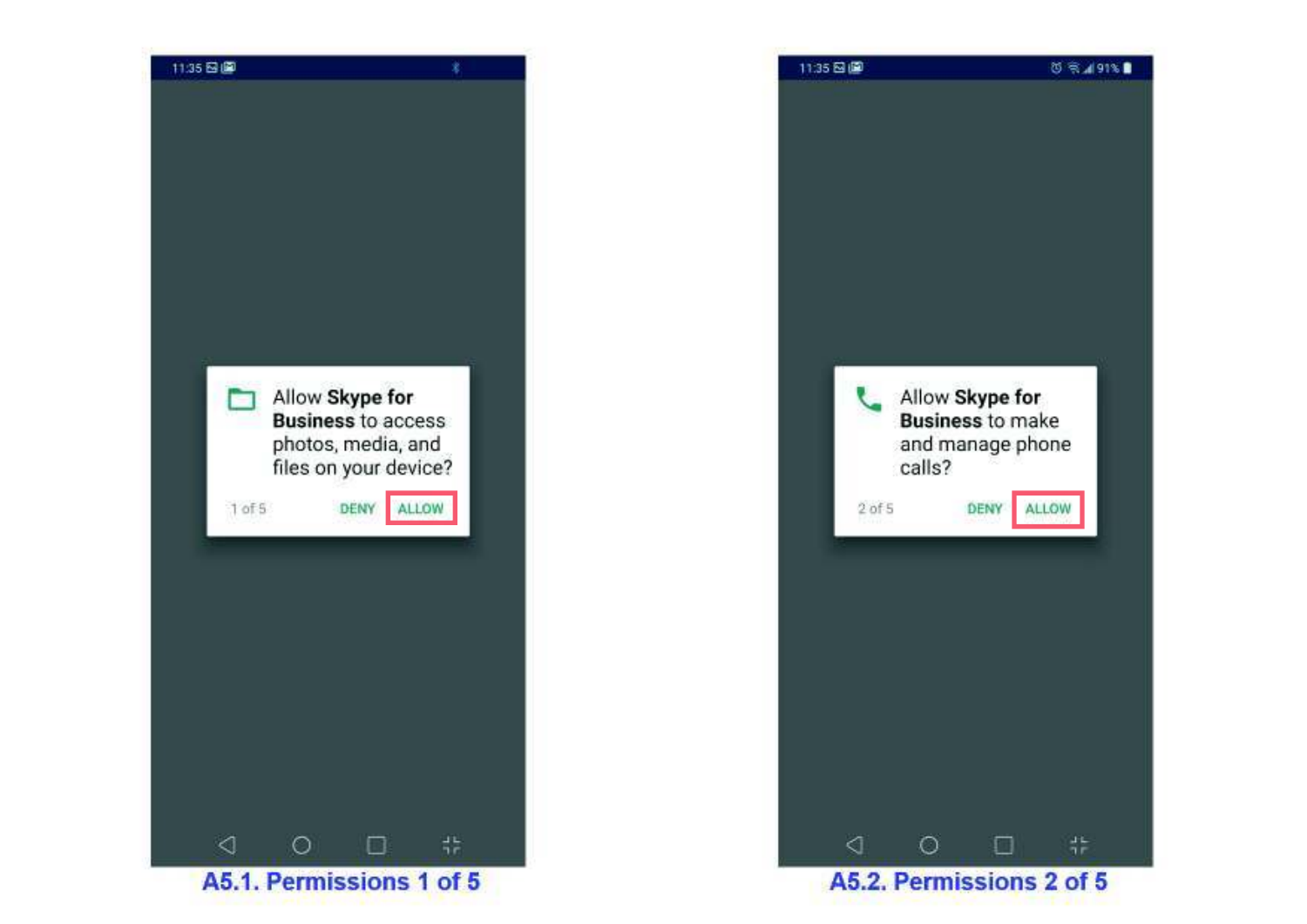

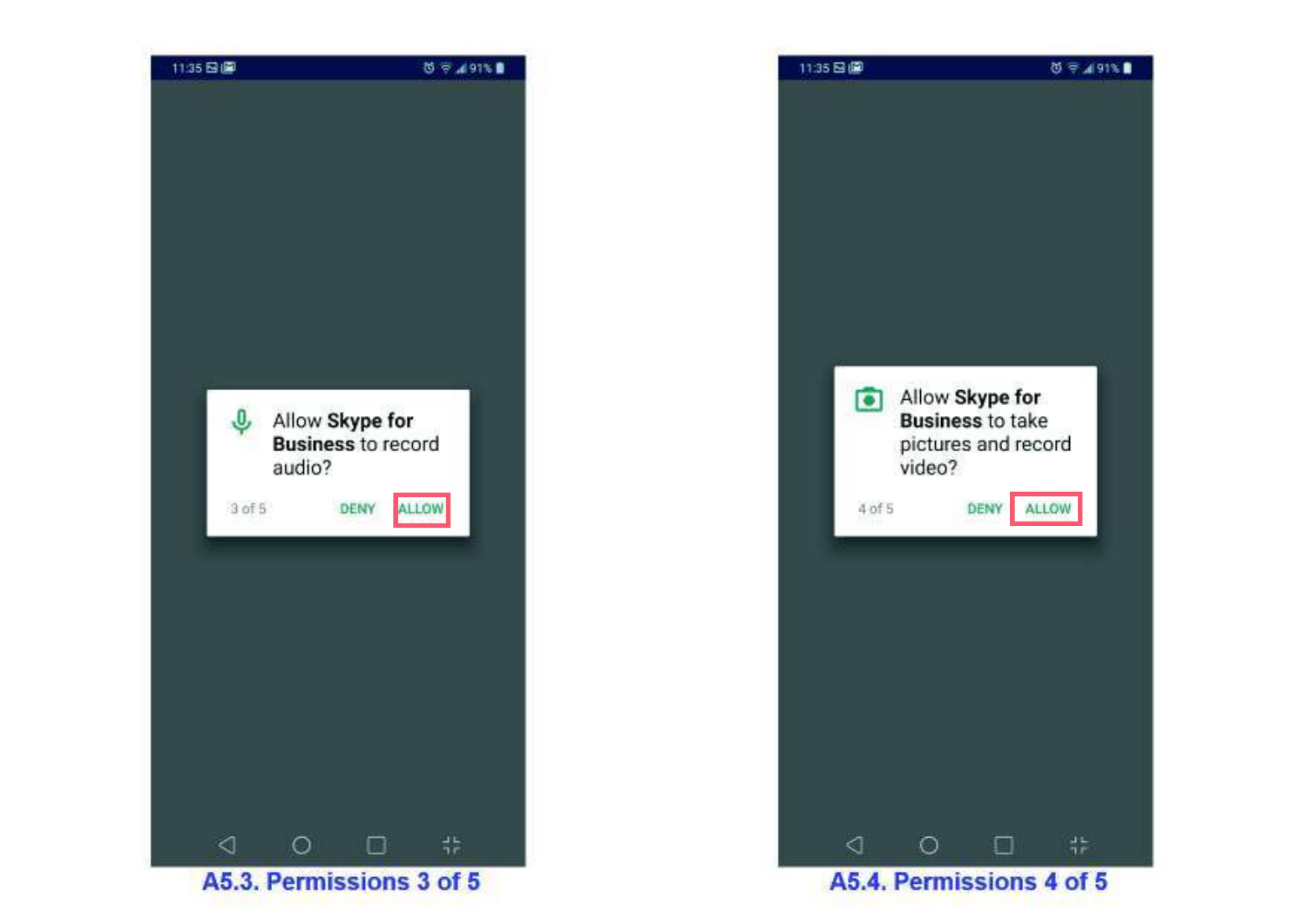

### Terms of use

MICROSOFT SOFTWARE LICENSE TERMS MICROSOFT SKYPE FOR BUSINESS FOR ANDROID

These license terms are an agreement between Microsoft Corporation (or based on where you live, one of its affiliates) and you. Please read them. They apply to the software named above. The terms also apply to any Microsoft

- · updates,
- · supplements,
- · Internet-based services, and

· support services

for this software, unless other terms accompany those items. If so, those terms apply.

BY USING THE SOFTWARE, YOU ACCEPT THESE TERMS. IF YOU DO NOT ACCEPT THEM, DO NOT USE THE SOFTWARE.

If you comply with these license terms, you have the perpetual rights below.

1. INSTALLATION AND USE RIGHTS. a. Installation and Use. You may install and use one conv of the software on un-

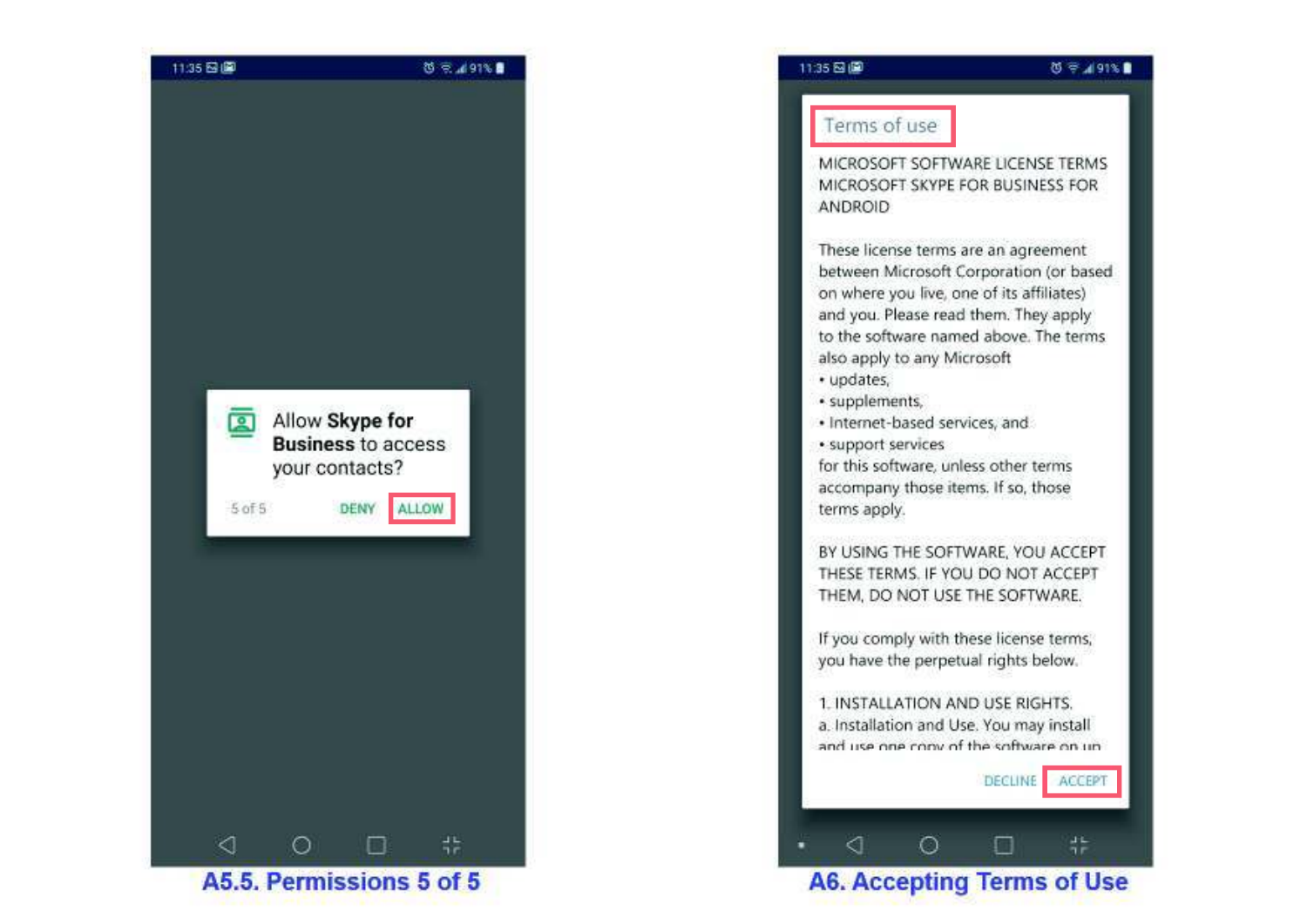

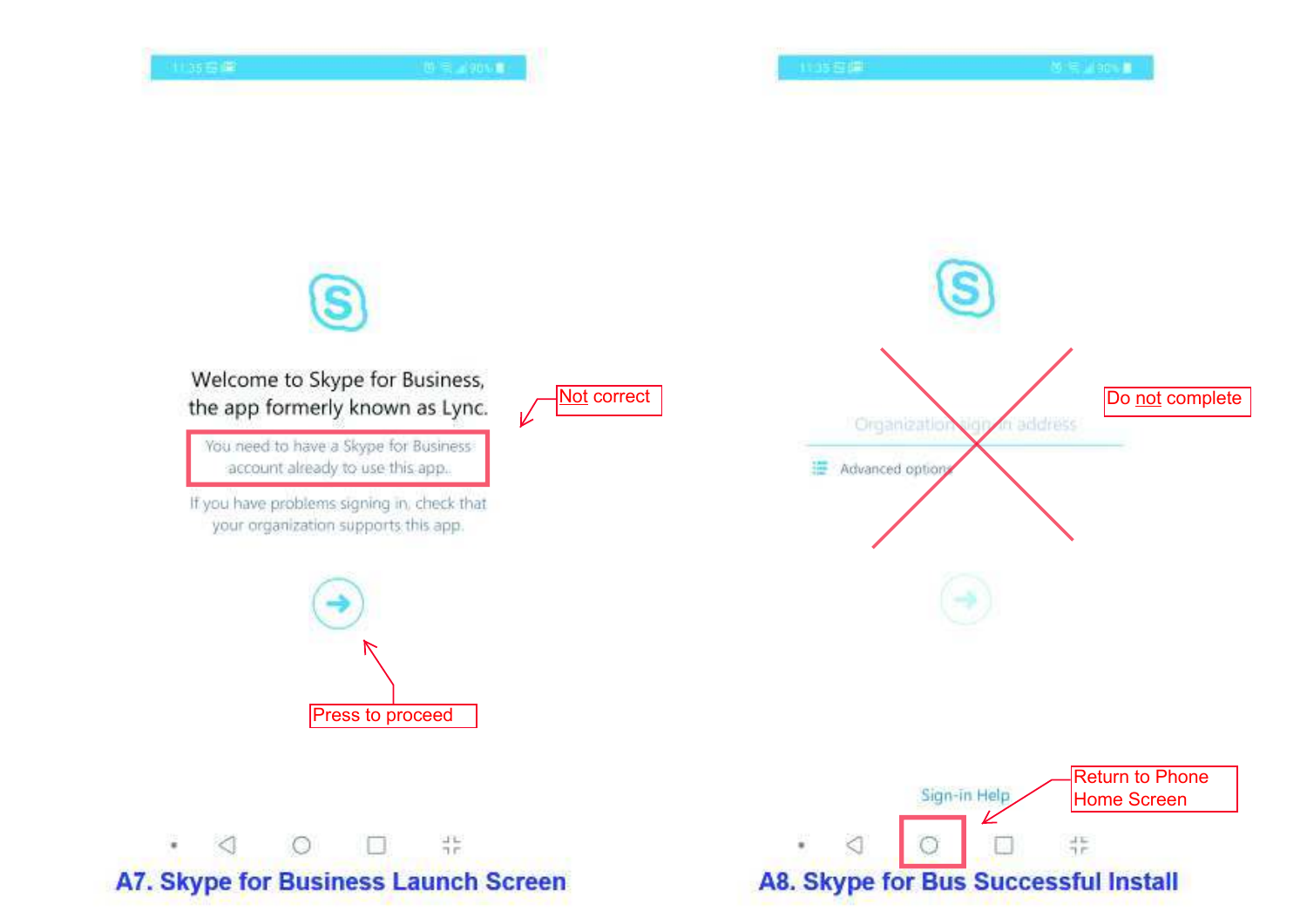



Welcome to Skype for Business, the app formerly known as Lync.





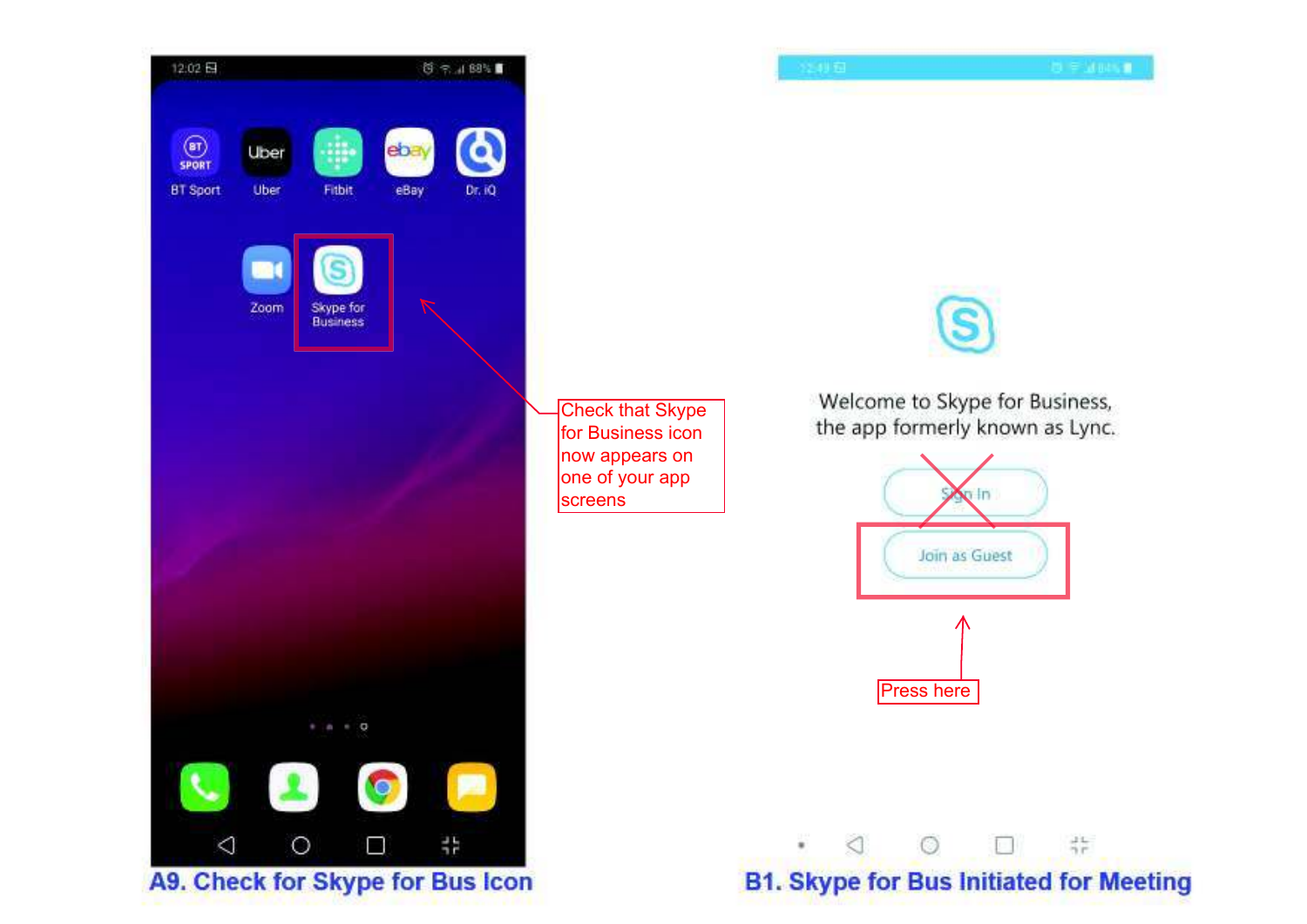

|              | $\circledcirc$ |         |            |              |                | $\downarrow$ $\circ$ $\circ$ $\circ$ $\circ$ $\circ$ |  |
|--------------|----------------|---------|------------|--------------|----------------|------------------------------------------------------|--|
| 1            | $2 \quad 3$    |         |            |              |                | 4 5 6 7 8 9 0                                        |  |
|              |                |         |            |              |                | qwertyulop                                           |  |
| $\mathbf{a}$ |                | s d     | $f$ g h j  |              |                | $k^{1}$                                              |  |
|              |                | $Z$ $X$ | $c \mid v$ | $\mathbf{b}$ | $\binom{n}{n}$ | $\mathsf{m}^{\mathsf{T}}$                            |  |
|              | $\circledcirc$ |         |            | $-0.6$       |                | . .com Done                                          |  |
|              |                |         |            | 94           |                |                                                      |  |

## **B2. Meeting - Enter your Video Name**

Screen view whilst waiting to connect to meeting

 $\mathbf{B} = \mathbf{A}$  and  $\mathbf{B}$ 

Connecting...



## **B3. Connecting to Meeting**

 $\bullet$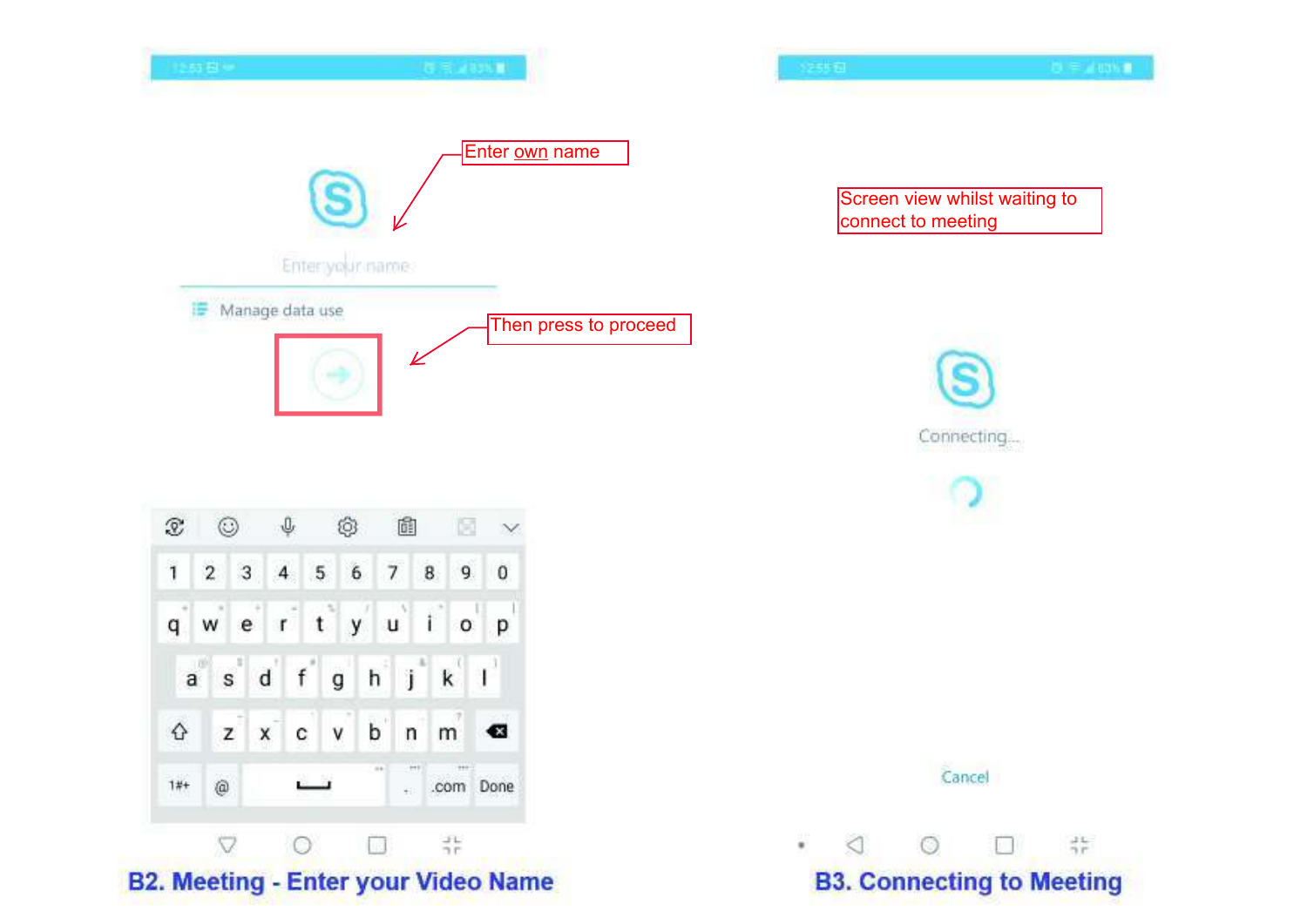

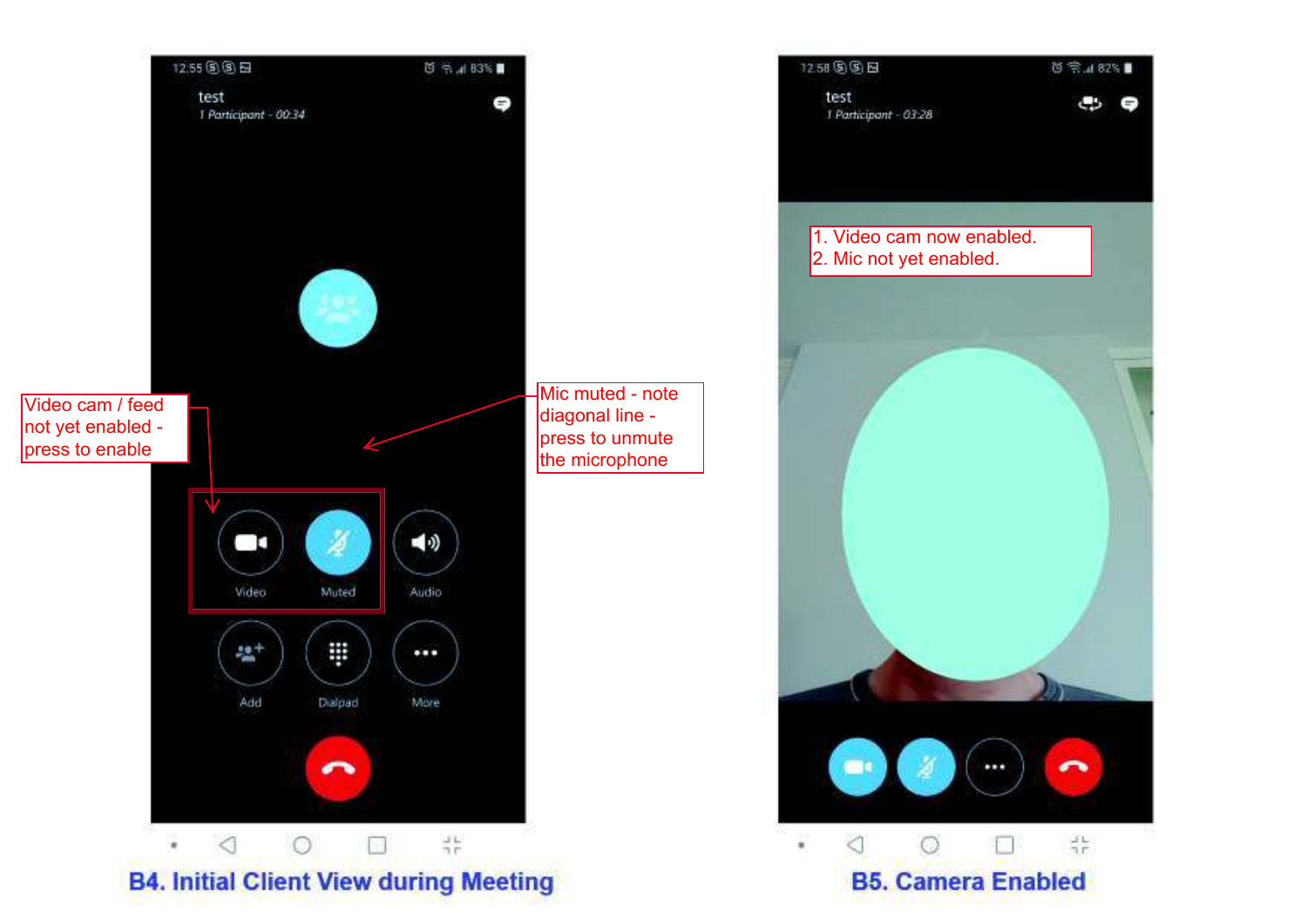| 1259 8 4 日5<br>test<br>1 Participant - 03:45 |                                               |                                        | 2584.79 | 5 |                |
|----------------------------------------------|-----------------------------------------------|----------------------------------------|---------|---|----------------|
|                                              |                                               |                                        |         |   |                |
|                                              | 1. Video cam enabled.<br>2. Mic now enabled - | diagonal line has gone.                |         |   |                |
|                                              |                                               |                                        |         |   |                |
|                                              |                                               |                                        |         |   | P <sub>1</sub> |
| ma (                                         | Ý                                             | 688                                    |         |   |                |
|                                              | -C.                                           | 96<br><b>B6. Mic &amp; Cam Enabled</b> | #       |   |                |

**Press to end call.**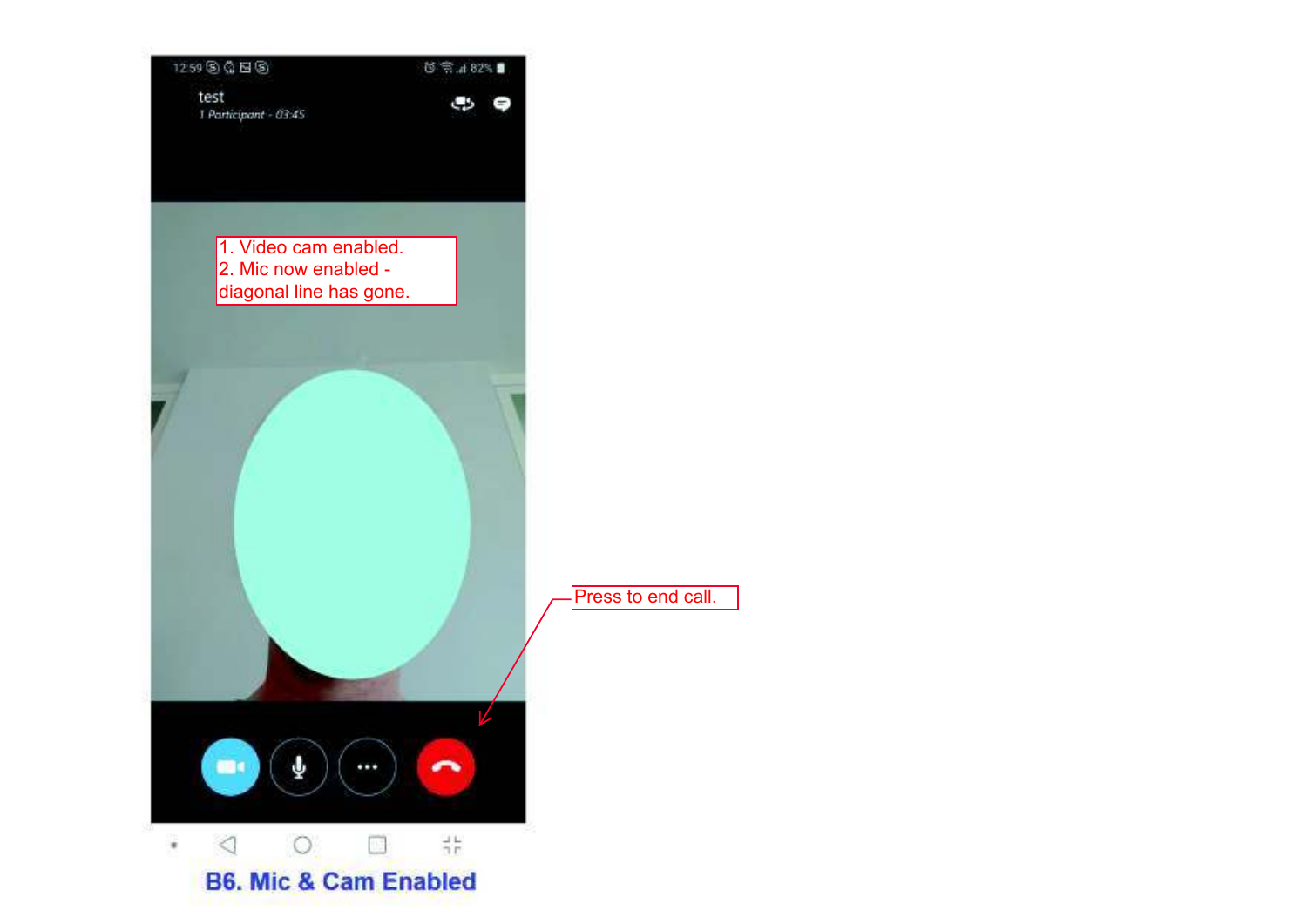# South Eastern Circuit

# Annex 2 Client Engagement in Skype for Business RCHsusing iPhone Mobile App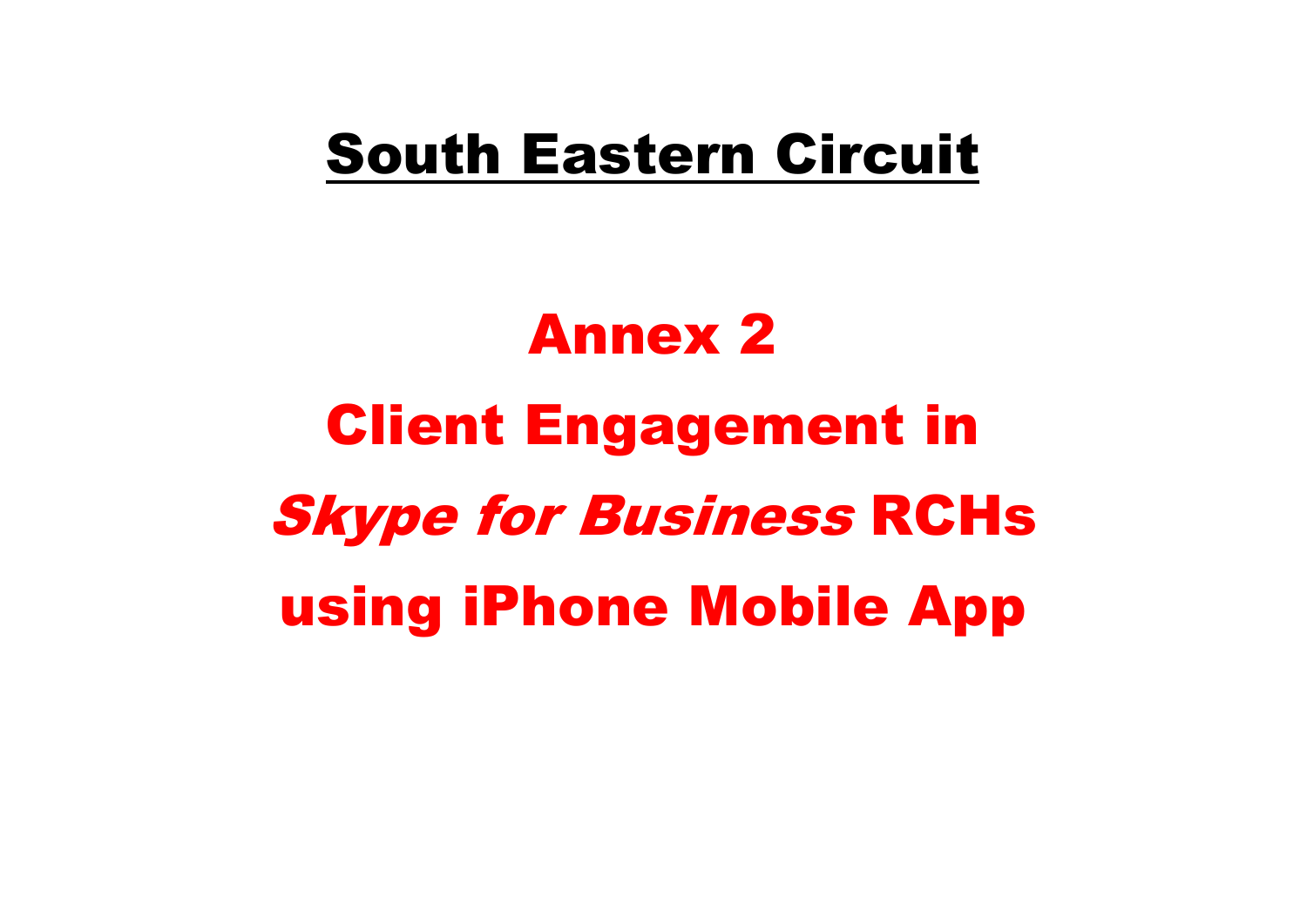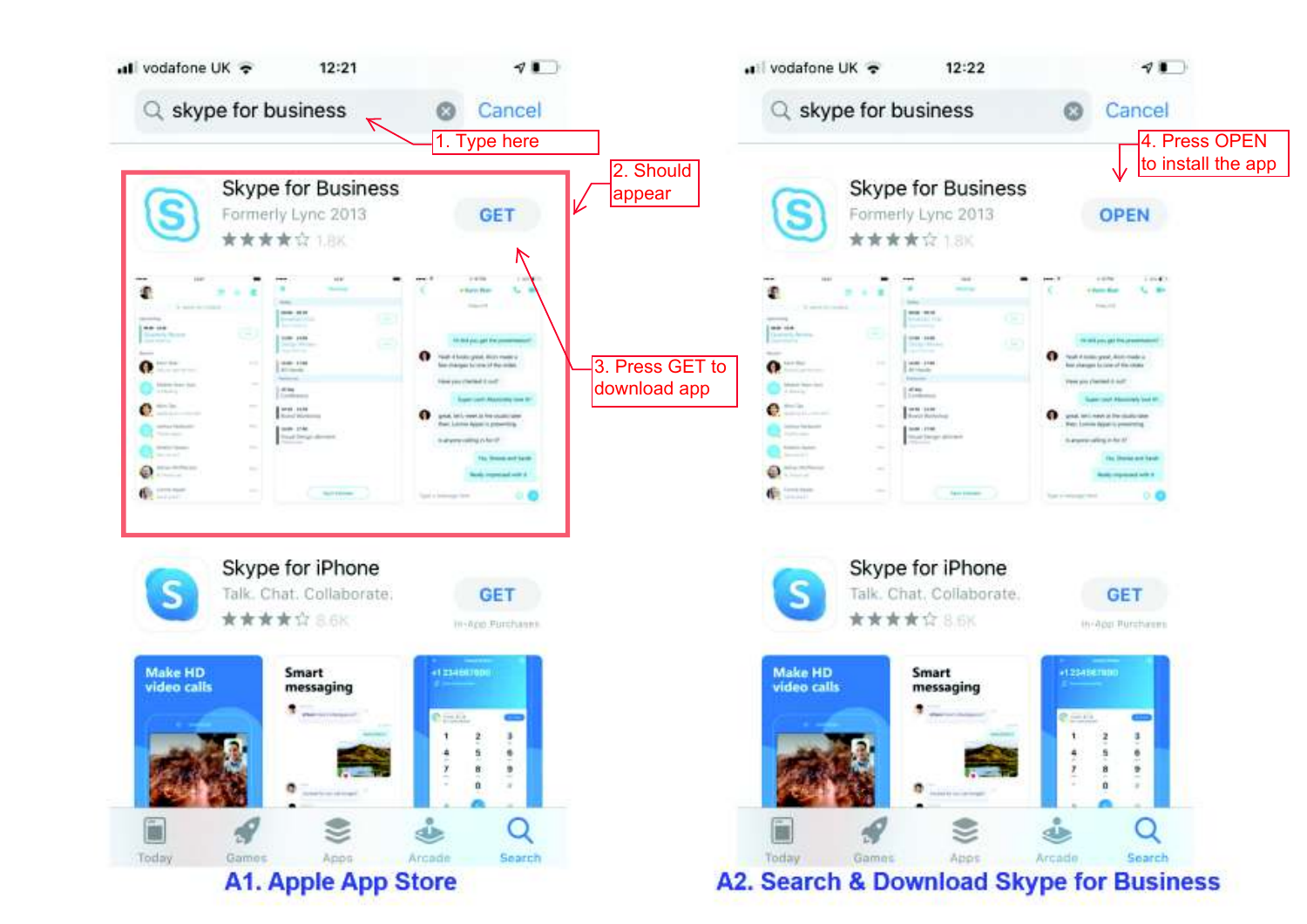

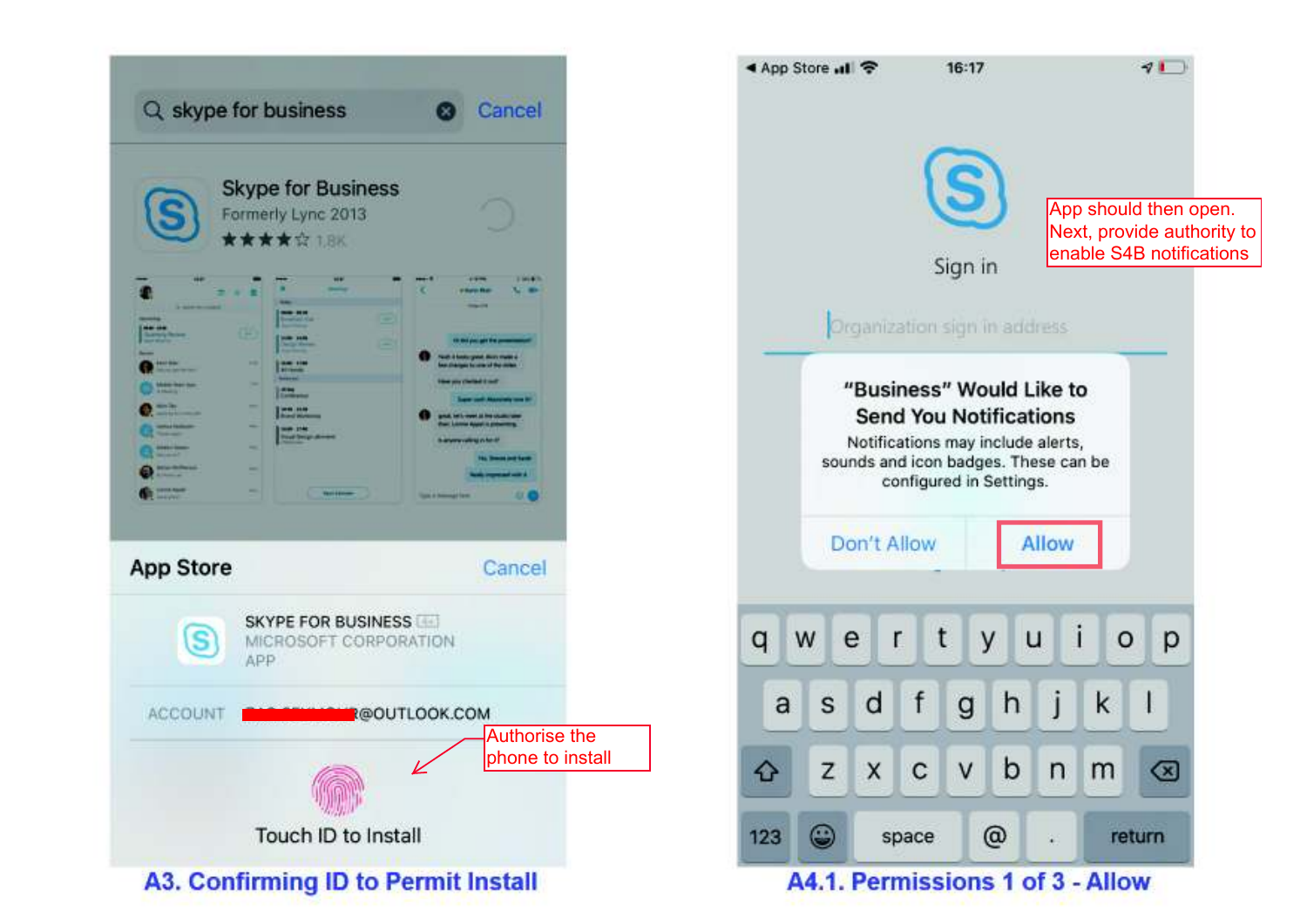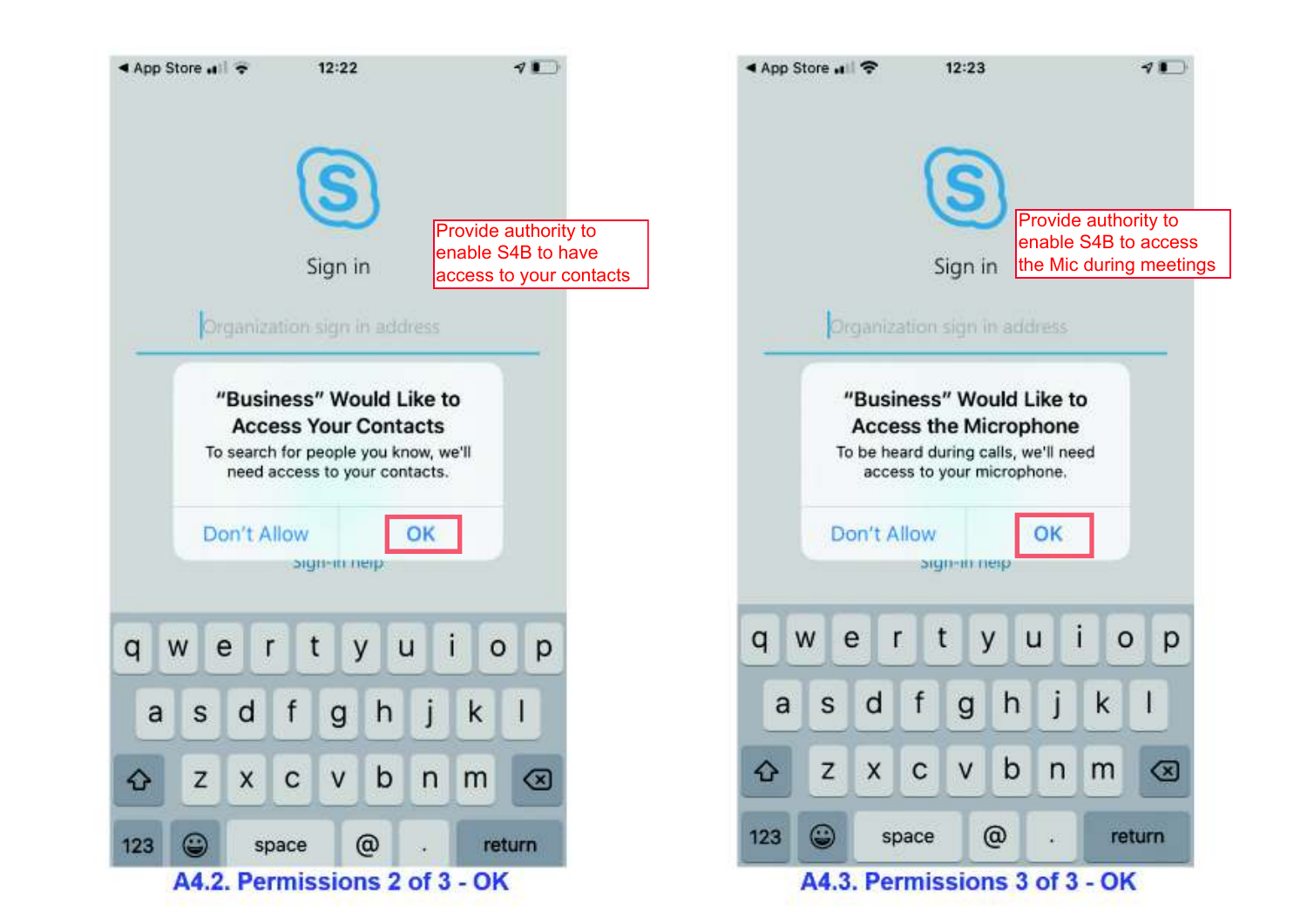

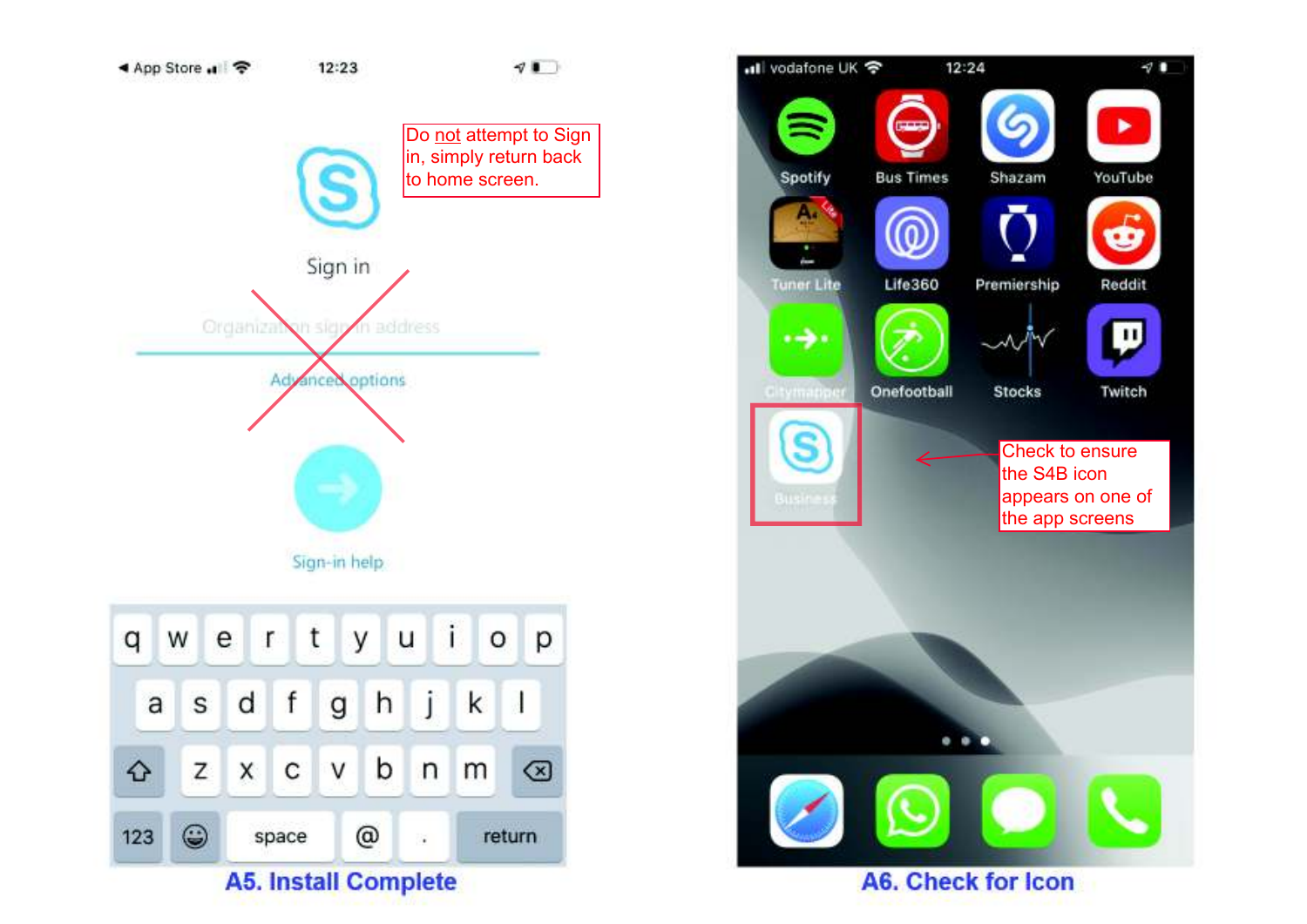After clicking on the S4B Join Online Meeting link, this screen should appear

Welcome to Skype for Business, the app formerly known as Lync.



## **B1. Skype for Bus Initiated for Meeting**



### **B2. Enter your Video Name**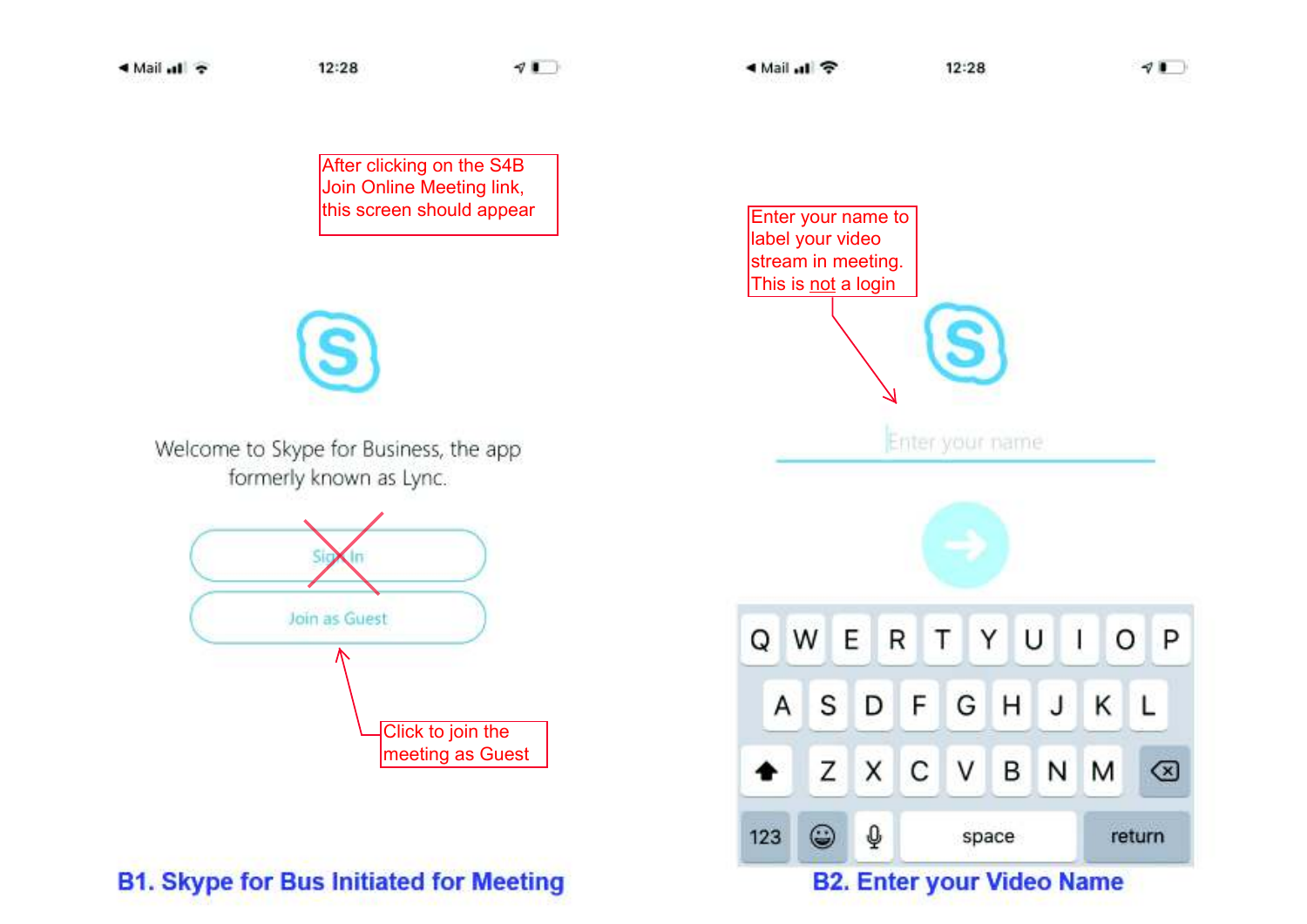



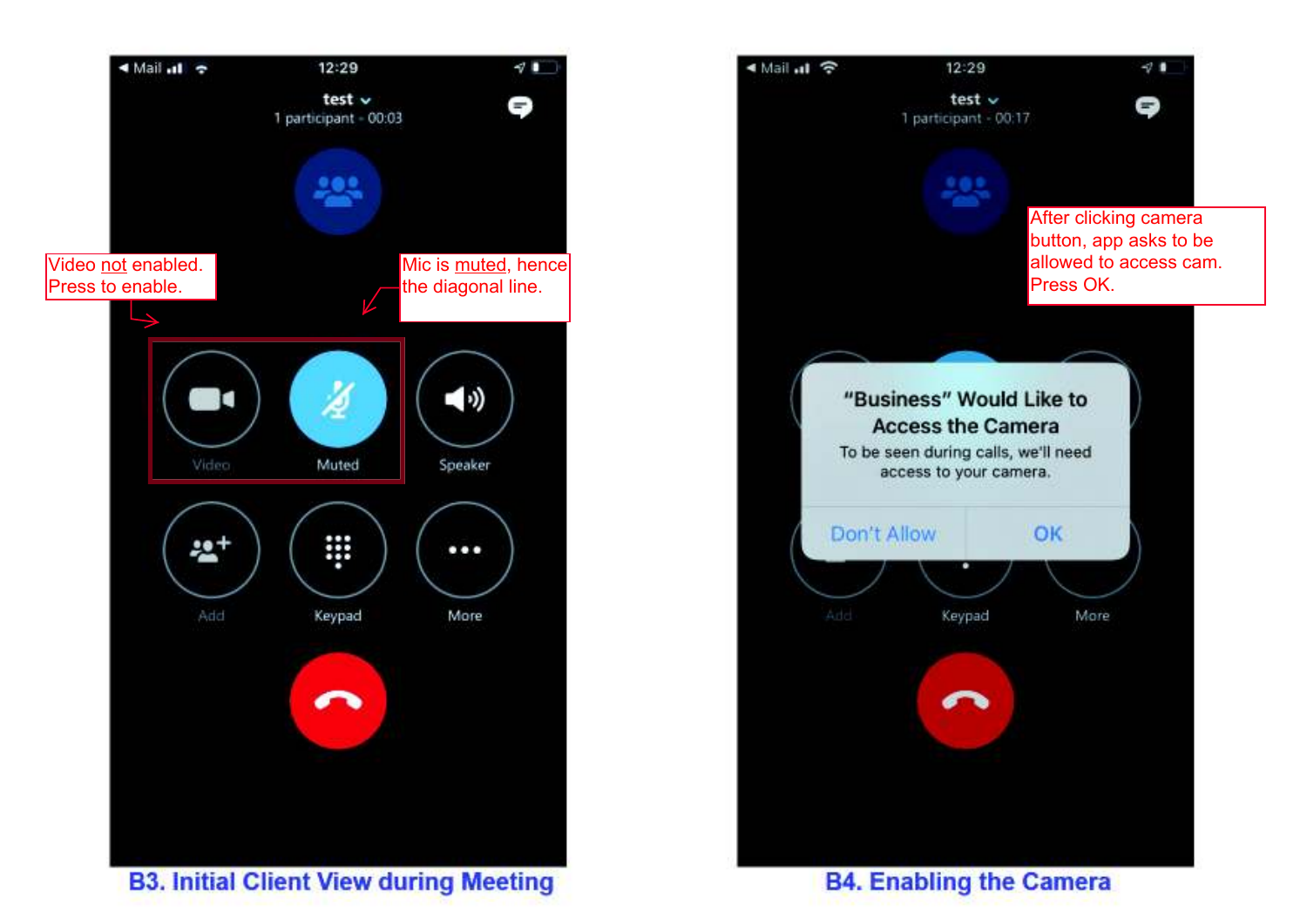